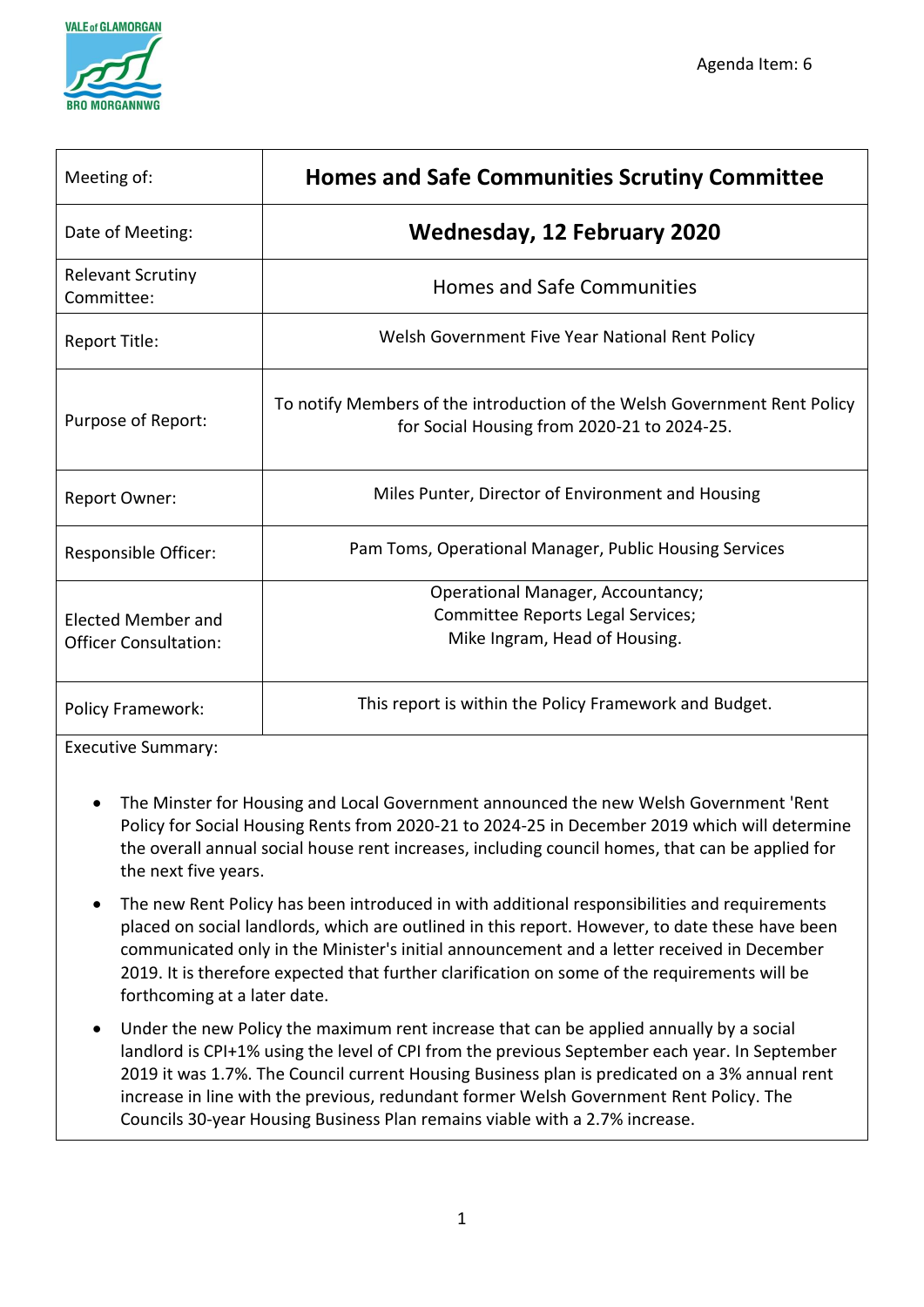

• Going forward, the Council will however be reviewing its current local rent policy and introduce a new policy from 2021 which also be compatible with the new Welsh Government Rent Policy.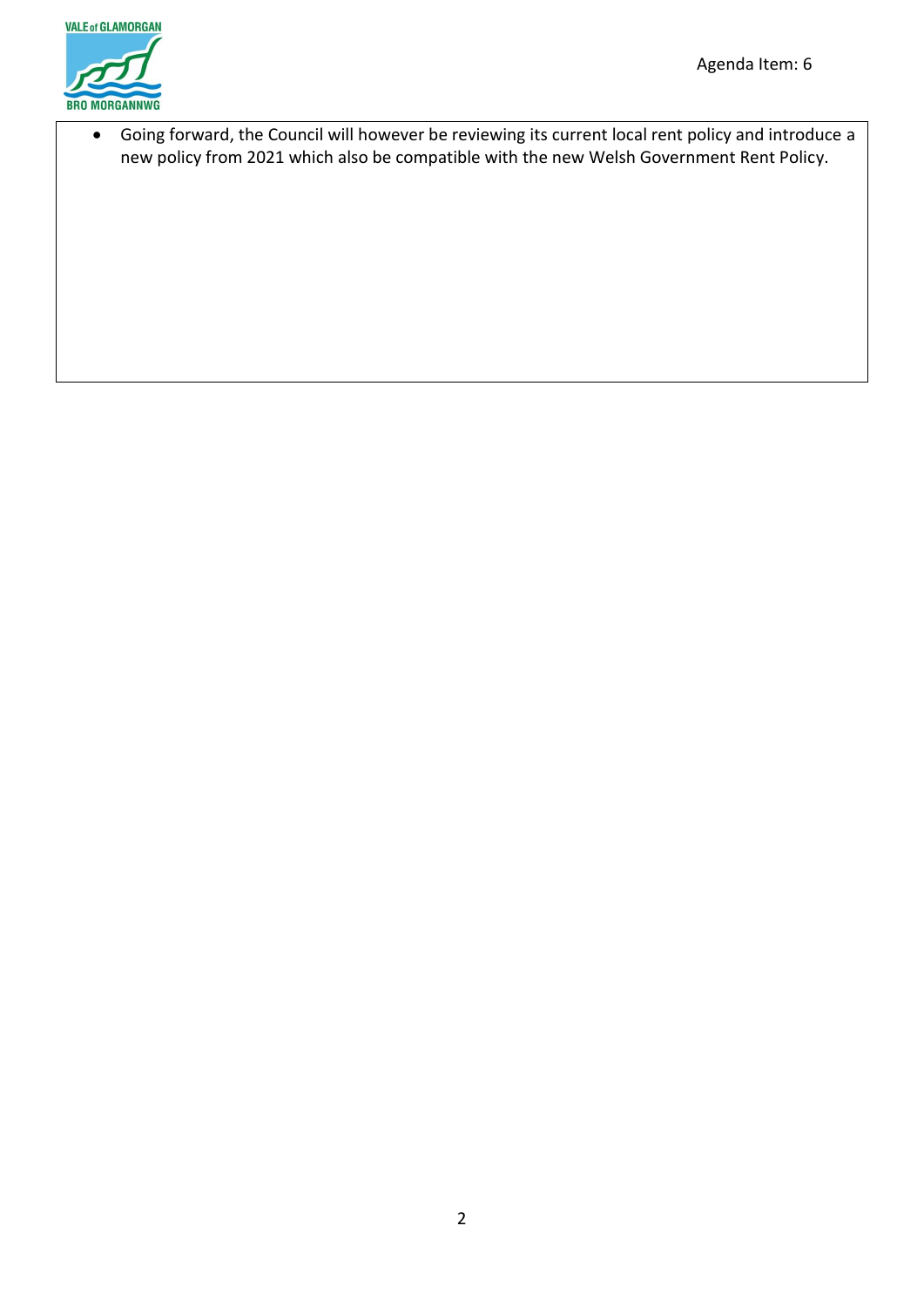### **Recommendation**

**1.** That Scrutiny Members note the details of Welsh Government five-year rent policy for social housing from 2020-21 to 2024-25 and the intention to review the Council's local rent policy to ensure compliance with it.

# **Reason for Recommendation**

**1.** For information and comment.

# **2. Background**

- **2.1** In accordance with the findings of the Welsh Government commissioned research undertaken by Heriot Watt University and the Independent Affordable Housing Review, the Welsh Minister for Housing and Local Government agreed to introduce a five-year rent policy for social housing in Wales, which would put the needs of tenants and affordability at the forefront.
- **2.2** The Independent Review also recommended that landlords should consider value for money alongside affordability and to make an unambiguous assessment on cost efficiencies as part of their rationale for justifying any rent increases.
- **2.3** The Ministerial announcement on the new five-year rent policy was made in December 2019 and made clear that the rent policy had been considered within the context of Welsh Government's broader housing policies, most importantly to address affordability along with the shortage of social housing, to build homes that are near zero carbon and to decarbonise existing housing stock whilst also address the growing levels of homelessness in Wales.
- **2.4** Following the announcement, the Minister wrote to all social housing providers in Wales, including the Council outlining the requirements placed on them when determining their annual rent increases from 2020-21 to 2024-25, which are as follows:

- An annual rent uplift of up to Consumer Price Index (CPI) + 1%, each year for five years from 2020-21 to 2024-25 using the level of CPI from the previous September each year. (September 2019 was 1.7%);

- CPI +1% will be the maximum increase allowable in any one year but CPI+1% must not be regarded as an automatic uplift to be applied by social landlords. Landlords decisions on rent should take into account the affordability of rents for tenants as set out below;

- The level of rents for individual tenants can be reduced or frozen or can rise by up to an additional £2 over and above CPI +1%, on condition that total rental income collected by the social landlord increases by no more that CPI+1%. This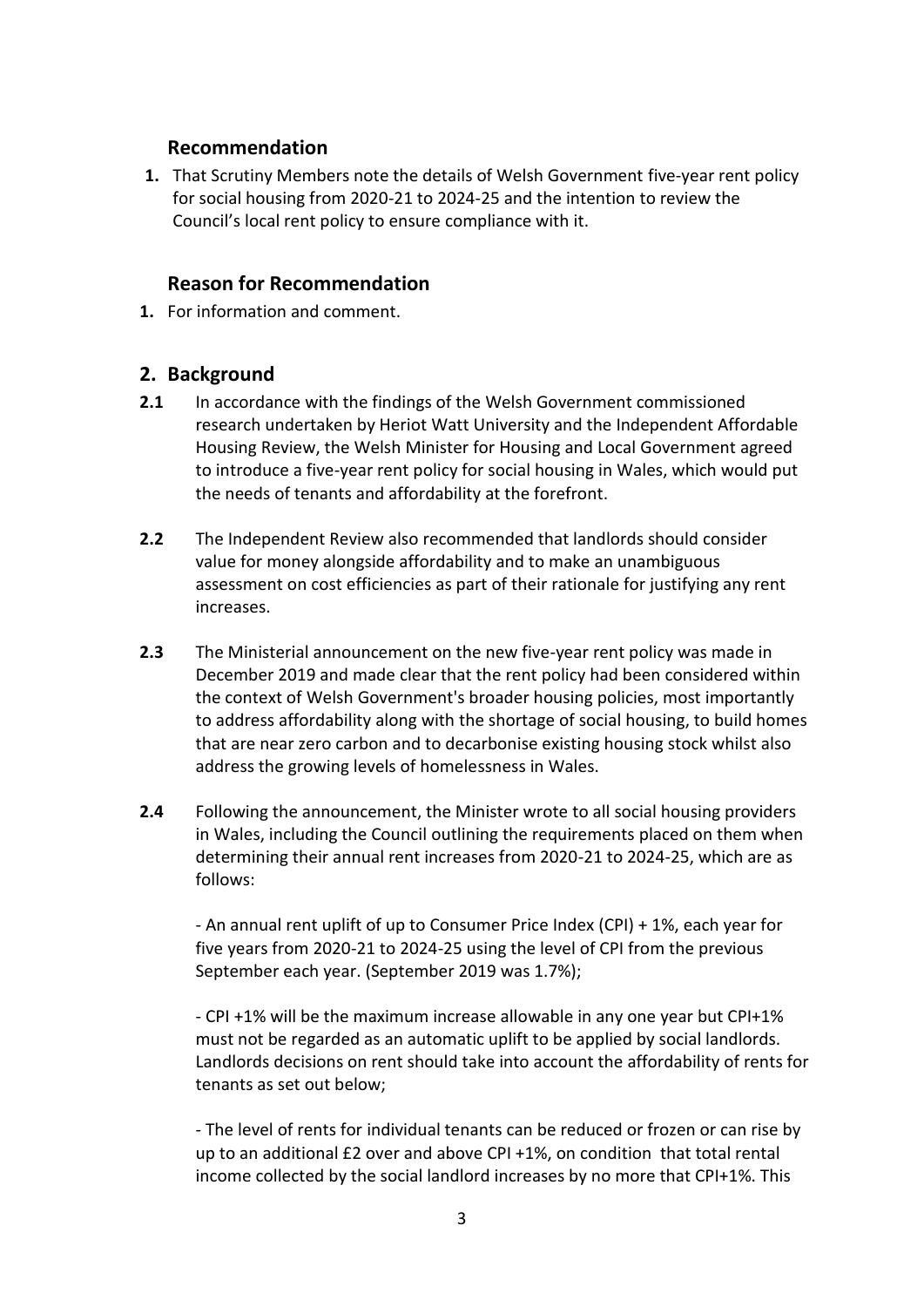provision is designed to enable social landlords to restructure rents payable where necessary;

- Should CPI fall outside the range of 0% to 3%, the Minister with responsibility for housing will determine the appropriate change to rent levels to be applied for that year only;

- Social landlords should advise the Welsh Government where they have concerns about the impact that rent policy has upon their business plan or financial viability or on their ability to meet their obligations to tenants and lenders;

- As an intrinsic part of the five-year rent policy, social landlords will be expected to set a rent and service charge policy which ensures that social housing remains affordable for current and future tenants. As part of their annual decision on the level of rent uplift/reduction to be applied they should make an assessment of cost efficiencies, value for money and affordability for tenants which should be discussed at the Board/Cabinet/Council.

- **2.5** The new rent policy will apply for five years from 6th April 2020 with rents due to be set for one financial year at a time from that point in line with these policy requirements.
- **2.6** In line with the requirements of this new rent policy, and subject to Cabinet approval, an increase of 2.7% could be applied to all council homes from 1st April 2020 which would be below the notional rent increase in the current Council Housing Business Plan
- **2.7** As previously mentioned, the Council, as with other social landlords in Wales, are awaiting further guidance in relation to the criterion to test value for money and affordability.

#### **3. Key Issues for Consideration**

**3.1** In recognition of the greater stability and certainty provided by this revised rent policy, Welsh Government has been able to secure an agreement from representative bodies, including the Welsh Local Government Association (WLGA) on a series of new initiatives intended to deepen joint working. In addition to all of the areas where Welsh Government works with all social landlords, including the Council, it has been agreed that all social landlords will:

- Strengthen the landlords approaches to minimise all evictions and to deliver on a new agreement not to evict into homelessness;

- Undertake a standardised tenant satisfaction survey and provide the data for publication on a central website to assist tenants in scrutinising and comparing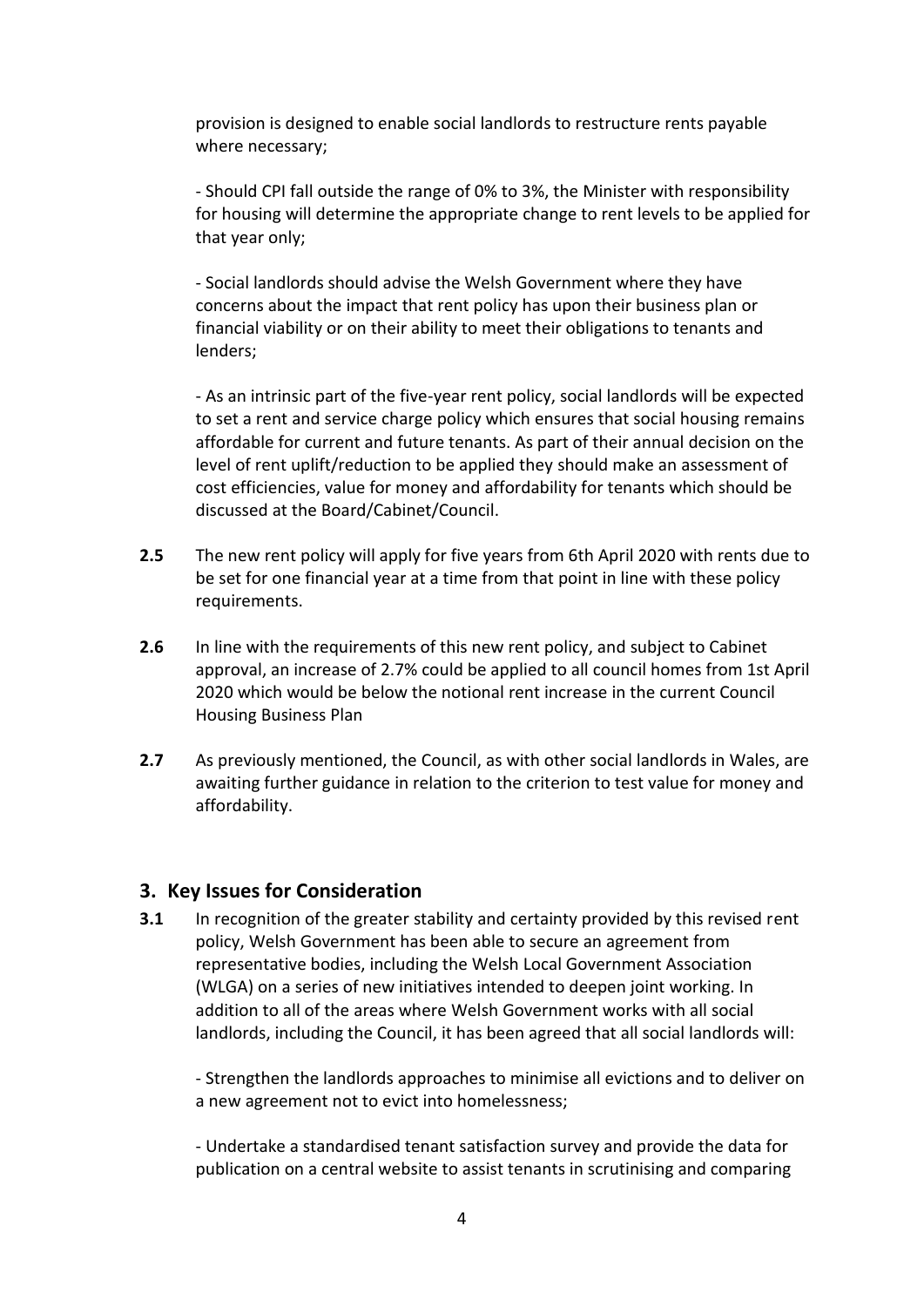landlord performance. First survey results to be available for publication by April 2021 and surveys to be carried out at least bi-annually thereafter;

- Build on the existing commitment to delivering high quality homes, with an aspiration that the Welsh Government Development Quality Requirements (DQR) space standards will apply across tenures on sites which attract Welsh Government funding on a phased basis from 2021. (However, for some Welsh Government subsidies e.g. Social Housing Grant - all requirements of the DQR must be met); and

- Work towards an aspiration that all new build housing, regardless of tenure, achieves energy performance certificate (EPC) of no less than A on sites which attract any Welsh Government funding from April 2021.

- **3.2** The Council, along with all social landlords in Wales will be required to prepare an annual assessment of affordability and to demonstrate that our homes and service represent value for money as part of our decision on the rent uplift to be applied each year. In addition, we will be required to justify any rent increases through a robust annual assessment on cost efficiencies.
- **3.3** Welsh Government also expect social landlords to undertake a comprehensive assessment each year which puts affordability for tenants at the core of the considerations and to complete a monitoring form once agreed with the representative bodies, including the WLGA which will monitor compliance with their Rent Policy.

# **4. How do proposals evidence the Five Ways of Working and contribute to our Well-being Objectives?**

- **4.1** Looking to the long term sufficient rental income from existing council homes is required to ensure the Housing Business Plan remains financially viable. It finances the maintenance and management of council properties, as well as supporting the development of more council homes to meet the ongoing housing needs of residents of the Vale of Glamorgan Council.
- **4.2** Taking an integrated approach the Council will be undertaking an annual assessment of affordability and value for money exercise on an annual basis to ensure that rents remain affordable for our tenants. The Council is also committed to working with Welsh Government to implement the new five-year social rent policy whilst also maximising the delivery of new council housing in the County to contribute towards its target of an additional 20,000 affordable homes in this Assembly term.
- **4.3** Involving the population in decisions this is essential for a balanced and informed service. Tenant consultation will be undertaken on rent levels and service quality to ensure that they continue to meet tenants needs.